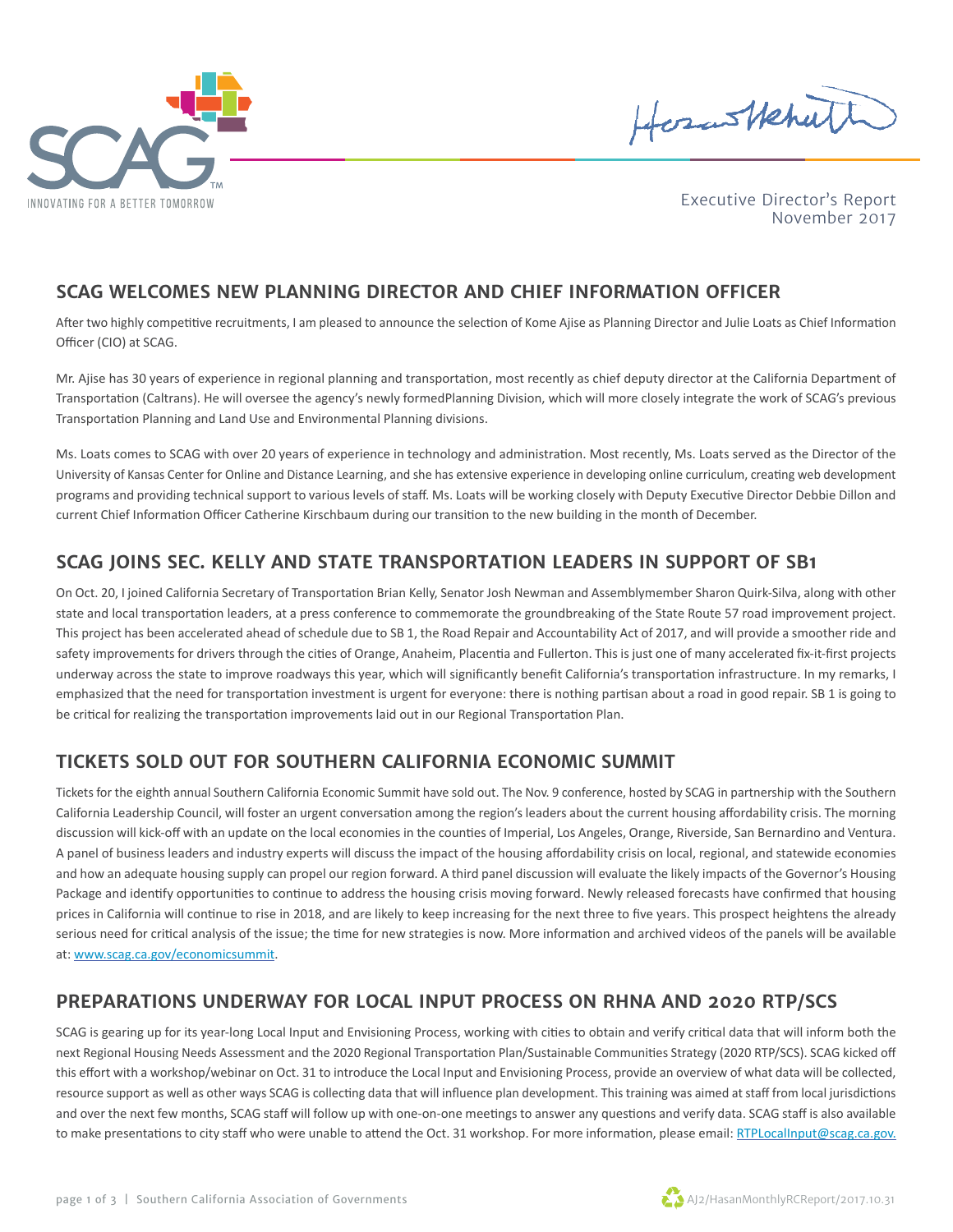

### **NEW WEBSITE READIES SOCAL FOR STATE AFFORDABLE HOUSING FUNDING**

For the past two years, SCAG has been providing technical assistance to local governments, transit agencies and developers in our six-county region to build capacity and develop more competitive applications for the statewide Affordable Housing Sustainable Communities (AHSC) grant program. As part of that effort, SCAG recently launched the "AHSC Success for Southern California" webpage at [ahsc.scag.ca.gov](https://www.arb.ca.gov/planning/sip/planarea/imperial/2017O3sip_final.pdf) to further support applicants and increase the region's share of successful funding applications. The AHSC program awards funding for affordable housing projects that increase transportation options and choices, and is one of the few state funding sources that helps implement SCAG's 2016 RTP/SCS. The AHSC Success for Southern California website includes tools and information to help potential applicants assess their readiness and competitiveness, and highlights case studies of past successful projects in our region. A total of \$255 million is available in this round of funding. Applications are due Jan. 16, 2018.

### **FUNDING OPPORTUNITY: INFILL INFRASTRUCTURE GRANTS**

The California Department of Housing and Community Development (HCD) has announced a Notice of Funding Opportunity for \$50 million through the Infill Infrastructure Grant program to encourage development projects on vacant or underutilized lots in existing developed areas. This program provides grants for qualifying capital improvement projects statewide. Nonprofit and private developers are eligible to apply, and may apply in a joint application with a local jurisdiction or public housing authority. Applications must be received by HCD no later than Jan. 16, 2018. Additional materials and information can be found on HCD's website at: [http://www.hcd.ca.gov/grants-funding/active-funding/iigp.shtml.](http://www.hcd.ca.gov/grants-funding/active-funding/iigp.shtml)

# **REGIONAL EARTHQUAKE INITIATIVE CONTINUES TO BUILD RESILIENCE FOR LOCAL CITIES**

SCAG, in partnership with The Dr. Lucy Jones Center for Science and Society, continues its work with local jurisdictions to address specific earthquake concerns and risks. In order to encourage municipalities to partner and team-up on resiliency strategies, SCAG has divided the region into four cohorts (Ventura County, Inland Empire, Coastal Cities and Central Los Angeles). These cohorts meet once a month and share individual progress reports, as well as receive support from SCAG and Dr. Lucy Jones. The cohorts will continue to meet throughout the fiscal year with the goal of developing custom city ordinances that better prepare and protect residents from disaster. Additionally, SCAG and Dr. Lucy Jones are working on related needs, including scenario modeling for cities, meeting with utility companies and building capacity for state legislation.

# **SCAG TEAMS UP WITH REGIONAL AGENCIES TO PURSUE FEDERAL FUNDING**

A coalition of Southern California agencies are working together to pursue federal funding for the region through the new INFRA grant program, which replaced the pre-existing FASTLANE grant program. Under the INFRA program, funding is granted on a competitive basis to transportation infrastructure projects that focus on highways and bridges. As we did during the prior FASTLANE grant process, SCAG is working in close partnership with Caltrans, Metro, OCTA and SBCTA to lead the effort to prepare a regional bundle of highway projects. The projects include the Los Angeles County SR-57/60 Confluence: Chokepoint Relief Program, the San Bernardino County I-10 Corridor Contract 1 Project, and the Orange County SR-57/Lambert Road Truck Climbing Lanes Phase I: SR-57 and Lambert Road Interchange Improvements. The joint application requests \$155 million in federal funding to leverage an investment of \$595 million in local and state funding, in order to realize the vision of a world-class goods movement system in Southern California. Applications are due Nov. 2.

# **SCAG COLLABORATES WITH IMPERIAL COUNTY AIR DISTRICT ON NEW AIR PLAN**

On Oct. 26, the California Air Resources Board (CARB) approved the 2017 Imperial County State Implementation Plan for the 2008 8-Hour Ozone Standard. The adoption of this plan, and its ultimate approval by the U.S. Environmental Protection Agency, will help the county comply with national air quality standards set out by the Clean Air Act. This new air plan, developed by the Imperial County Air Pollution Control District (ICAPCD), demonstrates that Imperial County will attain the Clean Air Act's health-based air quality standards by 2018. The air plan includes budgets for motor vehicle emissions, which set limits on ozone emissions for on-road transportation. SCAG staff worked closely with ICAPCD and CARB staff to set the air plan's transportation conformity budgets, which impact regional transportation planning. For more information about the Imperial County air plan, visit [https://www.arb.ca.gov/planning/sip/planarea/imperial/2017O3sip\\_final.pdf.](https://www.arb.ca.gov/planning/sip/planarea/imperial/2017O3sip_final.pdf)